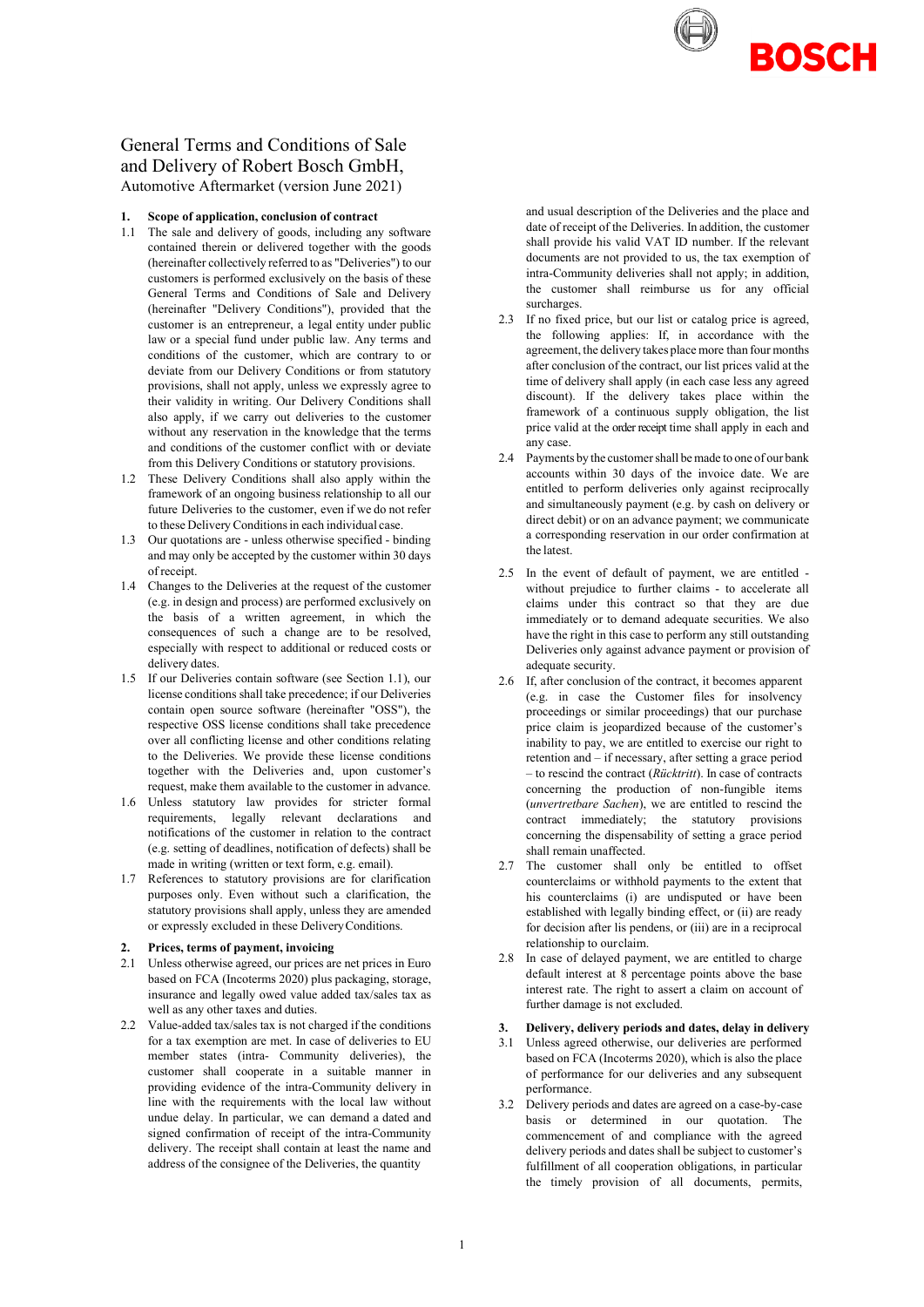investigations, releases, provisions and customer's compliance with the agreed payment terms. If these prerequisites are not properly fulfilled in good time, delivery periods shall be extended, and delivery dates postponed accordingly. Our other statutory claims shall remain unaffected.

- 3.3 We are entitled to make partial deliveries and to issue corresponding invoices, provided that these are reasonable for the customer. Partial deliveries are reasonable if (i) the partial delivery can be used by the customer within the scope of the contractual purpose, (ii) the delivery of the remaining ordered Deliveries is ensured and (iii) the customer does not incur any considerable additional work or additional costs as a result (unless we declare to bear these costs).
- 3.4 The occurrence of our delay in delivery shall be determined in accordance with statutory provisions. The customer may withdraw from the contract (*Rücktritt*) according to these statutory provisions only if we are responsible for the delay. Section 8 shall apply to claims for damages due to delay.
- 3.5 If non-compliance with agreed delivery periods is due to force majeure or other unpreventable events beyond our reasonable control (non-availability of performance e.g. due to epidemics, war, terrorist attacks, including those affecting our suppliers), the delivery periods and delivery dates provided for the execution of the Deliveries shall be extended accordingly, plus a reasonable period for the (re-)start of production. This also applies to industrial actions affecting our suppliers or us. If force majeure events or equivalent events continue for more than 3 months, each party has the right to withdraw from the contract, provided that an adjustment of the contract is not possible.

#### **4. Scope of delivery, condition of the Deliveries**

- 4.1 The quality of our Deliveries is conclusively described in the agreed product or performance descriptions, specifications and labels. Any quality of the Deliveries deviating from this shall be deemed accepted by the customer, if and to the extent the customer releases the Deliveries.
- 4.2 The responsibility for the integration of the Deliveries into the overall system (e.g. vehicle) lies with the customer. We do not assume any warranty for the quality of the Deliveries (in particular with regard to construction) including the materials used, if and to the extent asthese were directed by the customer. If and to the extent the customer has developed the Deliveries and we manufacture the Deliveries developed by the customer according to specifications of the customer, the customer shall ensure that the Deliveries comply with all applicable legal regulations. If the customer obtains knowledge that the Deliveries do not comply with applicable legal regulations, he shall inform us immediately. We are entitled to carry out a respective analysis ourselves. In cases of doubt, the customer is obliged to prove conformity with all applicable legal regulations. We are entitled to retain Deliveries until the customer provides evidence for the conformity of the Deliveries with these legal regulations.

In the event of a claim by third parties due to the customer's violation of the obligations mentioned in this Section 4.2, the customer shall release us internally from any liability.

4.3 If our Deliveries contain software (see Section 1.1), to which our license conditions or Section 4.4 do not apply, upon transfer of risk the customer shall be granted nonexclusive rights to use the software, to the extent the software is required for the use of the Deliveries intended

under the contract.

4.4 To the extent our Deliveries contain Integrated Electronics, licenses for the use of the industrial property rights of third parties and patent pools, which we designate in the product or service descriptions or specifications, are not part of the Deliveries; the customer is obliged to obtain these directly from the owners of the property rights or from the administrator of the respective patent pool. "Integrated Electronics" means components implementing standards, and/or related software, supplied or provided by suppliers. "Standards" means a technical specification or function adopted by a standardization body (such as ETSI or IEEE). The Deliveries also do not include licenses for other industrial property rights of third parties, of which the Integrated Electronics contained in the Deliveries make use; the provisions for damages according to Section 8.2 shall apply accordingly to any liability of us. At the request of the customer, we will inform him about the Integrated Electronics contained in the Deliveries and give existing information on third party industrial property rights, to the extent this is actually and legally possible for us and the information is necessary for the customer to obtain licenses for the third party industrial property rights concerned.

#### **5. Material defects and defects of title**

- 5.1 Unless otherwise provided for in these Delivery Conditions, including the following provisions, the statutory provisions shall apply in the event of material defects and defects of title. Section 7 shall apply to defects of title caused by the infringement of industrial property rights and copyrights of third parties.
- 5.2 The customer's claims for defects require that the customer inspected and notified defects in accordance with statutory provisions.
- 5.3 At our request, the customer shall return allegedly defective Deliveries to us at his own expense. In the event the complaint is justified, we reimburse the costs of the most favorable manner of transport; this shall not apply if the costs increase because the Deliveries are located at a place other than the place of intended use. In the event of unjustified notification of defects, we are entitled to demand reimbursement from the customer for the expenses incurred by us (e.g. transport, labor and material costs), unless the lack of defect was not recognizable to the customer.
- 5.4 Subsequent performance shall be effected at our discretion by rectification of defect or replacement delivery. In the case of software, we fulfill our obligation to remedy the defect, if we provide a software version, which no longer contains the defect. The installation of the software, which is provided within the scope of the subsequent performance, is the responsibility of the customer, insofar as the installation is technically possible for the customer. In the case of software, the rectification of defects may also be carried out by pointing out a possibility of circumventing the defect, provided that this is reasonable for the customer taking into account the effects of the defect and the circumstances of the circumventing solution pointed out. Our right to refuse subsequent performance according to statutory provisions remains unaffected.
- 5.5 We remedy defects or carry out replacement deliveries as a gesture of goodwill and without any recognition of a legal obligation. An acknowledgment of the defect, which may lead to a new start of the limitation period, shall only exist if we expressly declare this to the customer.
- 5.6 If the supplementary performance fails or if a reasonable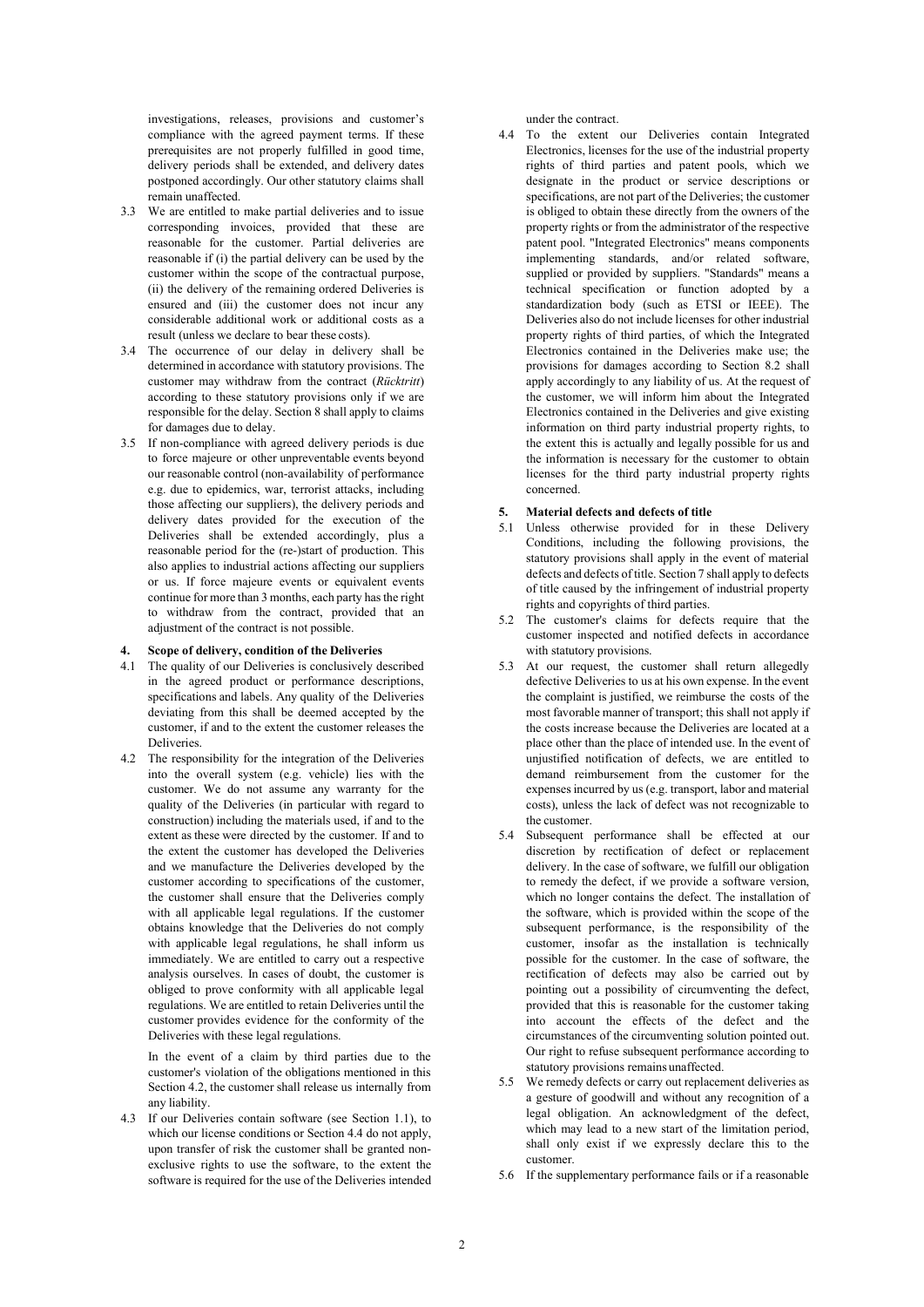period of time set by the customer for the supplementary performance has expired without success or is dispensable according to statutory provisions, the customer may withdraw (*Rücktritt*) from the contract or reduce the price in accordance with statutory provisions.

- 5.7 Warranty claims are excluded, if the failure occurred after the transfer of risk because of e.g. natural wear and tear, the violation of operating, maintenance and installation instructions, unsuitable or improper use, incorrect or negligent handling, storage or installation or because of interventions in the Deliveries by the customer or third parties.
- 5.8 In any case, the specific statutory provisions applying in the case of a final delivery of the unprocessed Deliveries to a consumer shall remain unaffected, even if the consumer has further processed the Deliveries (*Lieferantenregress*).
- 5.9 In case of a breach of duty other than relating to a defect, the customer may only withdraw or terminate the contract in accordance with statutory provisions, if we are responsible for the breach of duty.
- 5.10 Claims for defects shall become statute-barred two years after delivery to the customer unless mandatory law provides for a longer period of limitation.
- 5.11 The customer's claims for damages and reimbursement of expenses, even in case of defects, shall only exist in accordance with the provisions of Section 8 and is excluded in all other cases.

#### **6. Rules applying to products of diagnosis and test equipment (Bosch Diagnostics)**

- 6.1 With regards to Bosch Diagnostics listed in the operating instructions as "wear and tear parts", the customer is entitled to a claim only if there is no natural wear and tear (c.f. clause 5.7).
- 6.2 The time bar period for defects commences upon installation, but no later than 6 months after delivery of product to the customer (date of transfer of risk).
- 6.3 In case of complaints on permanently-installed Bosch Diagnostics, requiring the defect to be rectified on the spot, we shall bear the travel costs incurred by the customer service mechanic from the closest authorized customer service unit for Bosch Diagnostics for workshops, but not exceeding 200 km or 3 hours travel time, and only if the customer´s complaint proves to be justified and the customer is entitled to have the defect rectified.

### **7. Intellectual property rights**

- 7.1 We shall not be liable for claims arising from the infringement of industrial property rights or copyrights of third parties (hereinafter "Property Rights") if the customer or companies in which the customer directly or indirectly holds a majority of the capital or voting rights have or had the Property Right or the right to use.
- 7.2 We shall only be liable for claims arising from the infringement of Property Rights, if at least one Property Right of the same Property Rights family has been published either by the European Patent Office or in either the Federal Republic of Germany, France, the U.K., Austria or theU.S.
- 7.3 The customer shall inform us immediately on infringement risks and alleged infringements that become known to him and give us the opportunity to jointly oppose such claims. At our request – as far as possible and permissible – the customer shall allow us to conduct the litigation (including out of court).
- 7.4 At our discretion, we are entitled (i) to obtain a right of use for the Deliveries, which infringe a Property Right, (ii) to modify the Deliveries in such a way that they no longer infringe the Property Right, or (iii) to replace

Deliveries by an equivalent substitute, which no longer infringes the Property Right. We reserve the right to take these measures even if the infringement of Property Rights has not yet been legally established or acknowledged by us.

- 7.5 Any claims of the customer shall be excluded (i) to the extent that the customer is responsible for or has caused the infringement of Property Rights, (ii) if the customer does not reasonably support us in the defense against claims asserted by third parties, (iii) if the Deliveries have been manufactured in accordance with the specifications or instructions of the customer, (iv) if the infringement of Property Rights results from use in combination with another product (including software) not stemming from us or released by us, or (v) if the Deliveries are not used in accordance with the contract.
- 7.6 The customer's claims for damages and reimbursement of expenses shall exist in the case of Property Right infringements only in accordance with the provisions of Section 8. Sections 5.10 and 8.4 shall apply accordingly to the limitations for claims based on infringements of Property Rights. Any further claims of the customer due to the infringement of Property Rights other than those regulated in this Section 6 are excluded.

# **8. Compensation for damages and expenses**

- 8.1 Unless otherwise provided for in these Delivery Conditions, including the following provisions or a separate liability agreement, we shall be liable irrespective of the legal basis (contract, tort, indemnity or any other legal basis) - for damages and reimbursement of expenses (hereinafter "Damages") in accordance with statutory provisions.
- 8.2 We shall be liable for Damages in cases of intent and gross negligence (*grobe Fahrlässigkeit*). In the case of simple negligence (*einfache Fahrlässigkeit*), we shall only be liable - subject to a lesser level of liability existing in accordance with statutory provisions (e.g. due care in our own matters) - (i) for damages resulting from injury to life, body or health,and (ii) for damages resulting from the breach of a material contractual obligation (obligation whose fulfillment is

essential for the proper execution of the contract and on whose compliance the contractual partner regularly relies and may rely); in these cases, however, our liability shall be limited to compensation for the foreseeable, typically occurring damage.

- 8.3 The limitations of liability resulting from Section 8.2 shall not apply if we have fraudulently concealed a defect or have assumed a guarantee for the quality of the goods, and for claims of the customer under the Product Liability Act (*Produkthaftungsgesetz*).
- 8.4 Contractual and non-contractual claims of the customer for damages based on a defect in the Deliveries shall become statute-barred two years after delivery unless statutory law mandatorily provides for a longer period of limitation. In the cases of Sections 8.2 (i) and 8.3, the claims of the customer for Damages shall become statute-barred in accordance with statutory provisions.
- 8.5 Insofar as our liability for Damages is excluded or limited in accordance with the above provisions, this also applies with regard to the personal liability for damages of our associates, representatives and vicarious agents.

# **9. Reservation of title**

- We reserve title to the Deliveries until all claims to which we are and will be entitled under the business relationship have been fulfilled in full (hereinafter "Reserved Property").
- 9.2 Insofar as maintenance and inspection work is required on the Reserved Property, the customershall carry this out in good time at his own expense.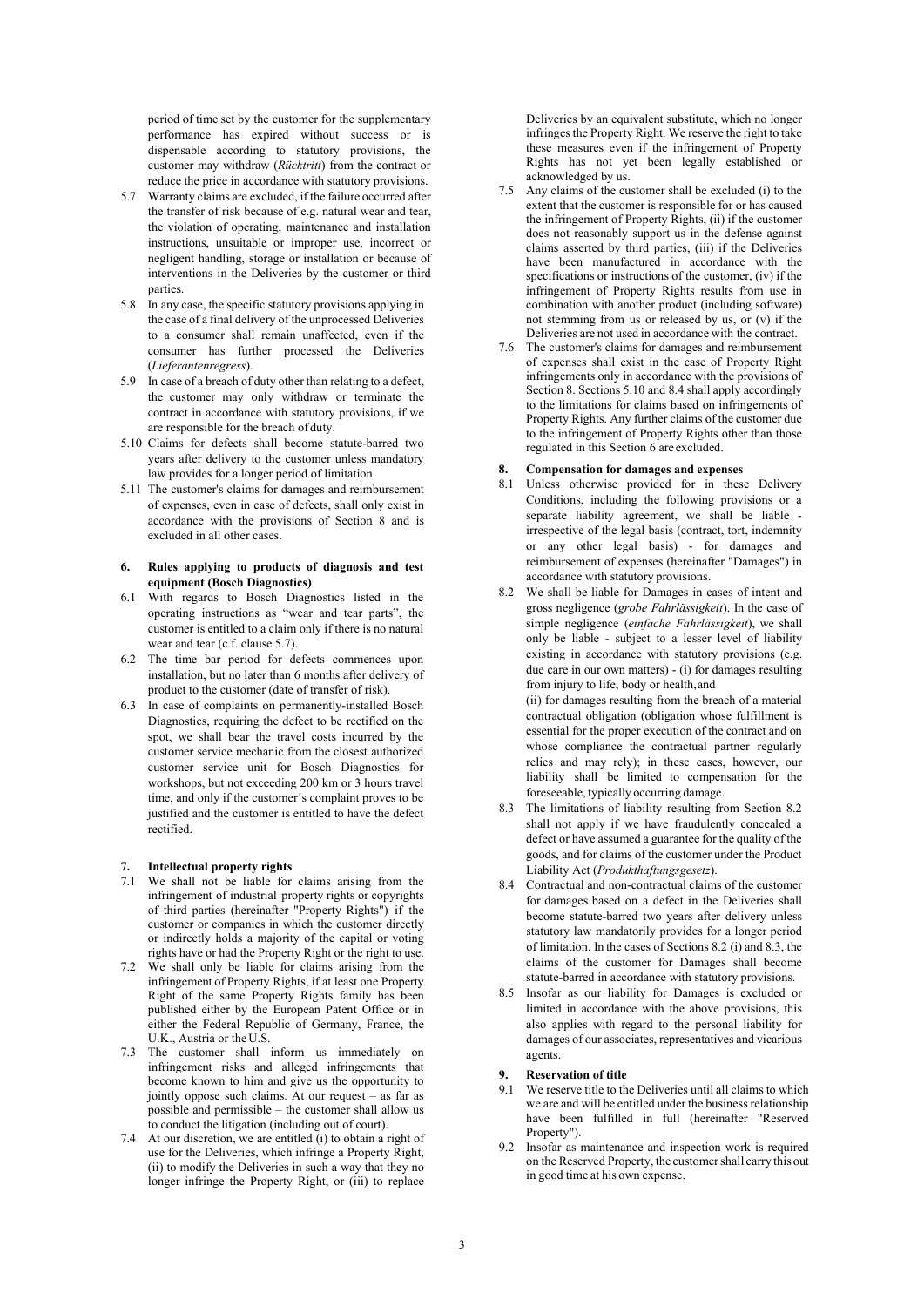- 9.3 The customer shall be entitled to process or combine our Reserved Property in the course of his normal business operations. We shall acquire co- ownership of the products resulting from the processing or combination in order to secure our claims as set out in Section 9.1, which the customer hereby assigns to us; they shall also become our Reserved Property. The customer shall store the Reserved Property free of charge as a contractual accessory obligation. The amount of our co-property share is determined by the ratio of the value of our Deliveries (calculated according to the final invoice amount including VAT) to the value of the products resulting from the processing or combination at the time of processing or combination.
- 9.4 The customer is entitled to resell in the ordinary course of business against cash payment or under reservation of title. The customer hereby assigns to us in full all receivables with ancillary rights to which he is entitled from the resale of the Reserved Property, irrespective of whether our Reserved Property has been further processed or not. The assigned receivables serve to secure our claims in accordance with Section 8.1. The customer is entitled to collect the assigned receivables. We may revoke the customer's rights under this Section 9.4 if the customer does not properly fulfill his payment obligations to us, defaults on payment, ceases payment, or if the customer applies for the opening of insolvency proceedings or comparable proceedings for the settlement of debts on his assets. We may also revoke the customer's rights under this Section 9.4 if a significant deterioration in the customer's financial circumstances occurs or threatens to occur or ifthe customer is in a state of insolvency or overindebtedness.
- 9.5 At our request, the customer shall inform us immediately in writing to whom he has sold the Reserved Property and which receivables he is entitled to from the resale, as well as issue us at his expense with publicly certified documents on the assignment of the receivables.
- 9.6 The customer shall not be entitled to dispose of our Reserved Property or of the receivables assigned to us in any other way. The customer shall inform us immediately of any attachments or other legal impairments of the Reserved Property or the receivables. The customer shall bear all costs, which must be incurred to cancel the access of third parties to our Reserved Property and to regain the Reserved Property, unless they can be collected by third parties.
- 9.7 If the value of the securities existing for us exceeds our receivables by a total of more than 10%, we shall release securities of our choice at customer's request.
- 9.8 If the customer acts in breach of contract, in particular if he fails to pay the due purchase price, we shall be entitled to withdraw from the contract in accordance with the statutory provisions and/or to demand the return of the Deliveries on the basis of the reservation of title. The demand for return does not at the same time include the declaration of withdrawal; we are rather entitled to demand only the return of the Deliveries and reserve the right to delayed from the contract. If the customer does not pay the due purchase price, we may only assert these rights if we have previously set the customer a reasonable deadline for payment without success or if such setting of a deadline is dispensable according to the statutory provisions.

#### **10. Export control and customs**

10.1 Each party is entitled to refuse to perform its obligations under this Delivery Conditions insofar as the performance is prohibited or impaired by foreign trade law (including, without limitation, national and international [re-]export control and customs regulations, including embargos and other sanctions) which is – in accordance with this law – applicable to this contract (hereinafter "Foreign Trade Law"). In such cases, either party is entitled to terminate

this contract to the extent necessary.

- 10.2 In case of delay in the performance of obligations under this Delivery Terms caused by licensing, authorization or similar requirements or caused by other Foreign Trade Law procedures (hereinafter "Authorization"), the time of performance for such obligations is extended/moved accordingly and neither party shall have any liability for non-compliance related to such delay. Should an Authorization be denied or not granted within 12 months after filing the application, we are entitled to terminate this contract to the extent the performance of the obligation requires thisAuthorization.
- 10.3 Each party shall notify the other party within a reasonable time period upon becoming aware of a Foreign Trade Law, which may prohibit or impair performance according to clause 10.1 or delay in performance according to clause 10.2.
- 10.4 Upon our request, the customer shall provide any information and documents necessary to comply with Foreign Trade Law or requested by authorities in relation to Foreign Trade Law. Such information and

documents including, without limitation, information on the end customer/user, the destination and the intended end-use of the Deliveries. We may, in our sole discretion, refuse to perform our obligations under this Delivery Conditions or terminate the contract, if the customer does not provide Bosch with such information or documents within a reasonable time period.

- 10.5 In the event that the customer provides to any third party (specifically including any affiliate of the customer) any Deliveries, the customer shall comply with applicable Foreign Trade Law. We are entitled to refuse to perform our obligations under this Delivery Conditions and to terminate the contract for cause if the customer breaches thisobligation.
- 10.6 To the extent permitted by applicable law, we shall have no liability for any claims of the customer for damages related to or arising from our refusal to perform obligations under this Delivery Conditions or termination of the contract in accordance with clauses 10.1, 10.2,10.4 and 10.5.
- 10.7 For delivery of goods across customs borders to us, the customer is obliged to provide us with all required documents and information such as commercial invoice and delivery note, for a complete and correct import customs declaration to the shipment. In the case of free of charge deliveries to us, the customeris obliged to declare a value, which reflects a fair market price as well as the note "For Customs Purpose Only" in the pro forma invoice. The value has to contain all components of the good such as hardware and respectively software

### **11. Confidentiality, data protection**

- 11.1 "Confidential Information" shall mean all trade secrets and business or technical information (including features, which can be inferred from any objects, documents or software handed over, as well as other knowledge or experience) made accessible by us, irrespective of whether it is marked as confidential or not. With regard to the protection of trade secrets in accordance with the German Trade Secrets Act, the customer acknowledges that our secrecy measures are appropriate.
- 11.2 Confidential Information shall be kept secret from third parties as long as and to the extent, it is not proven to be public knowledge or has not been designated by us for disclosure by the customer. It may only be made available in the customer's own business to those persons who necessarily have to be involved in their use and who are also obliged to maintain confidentiality; the